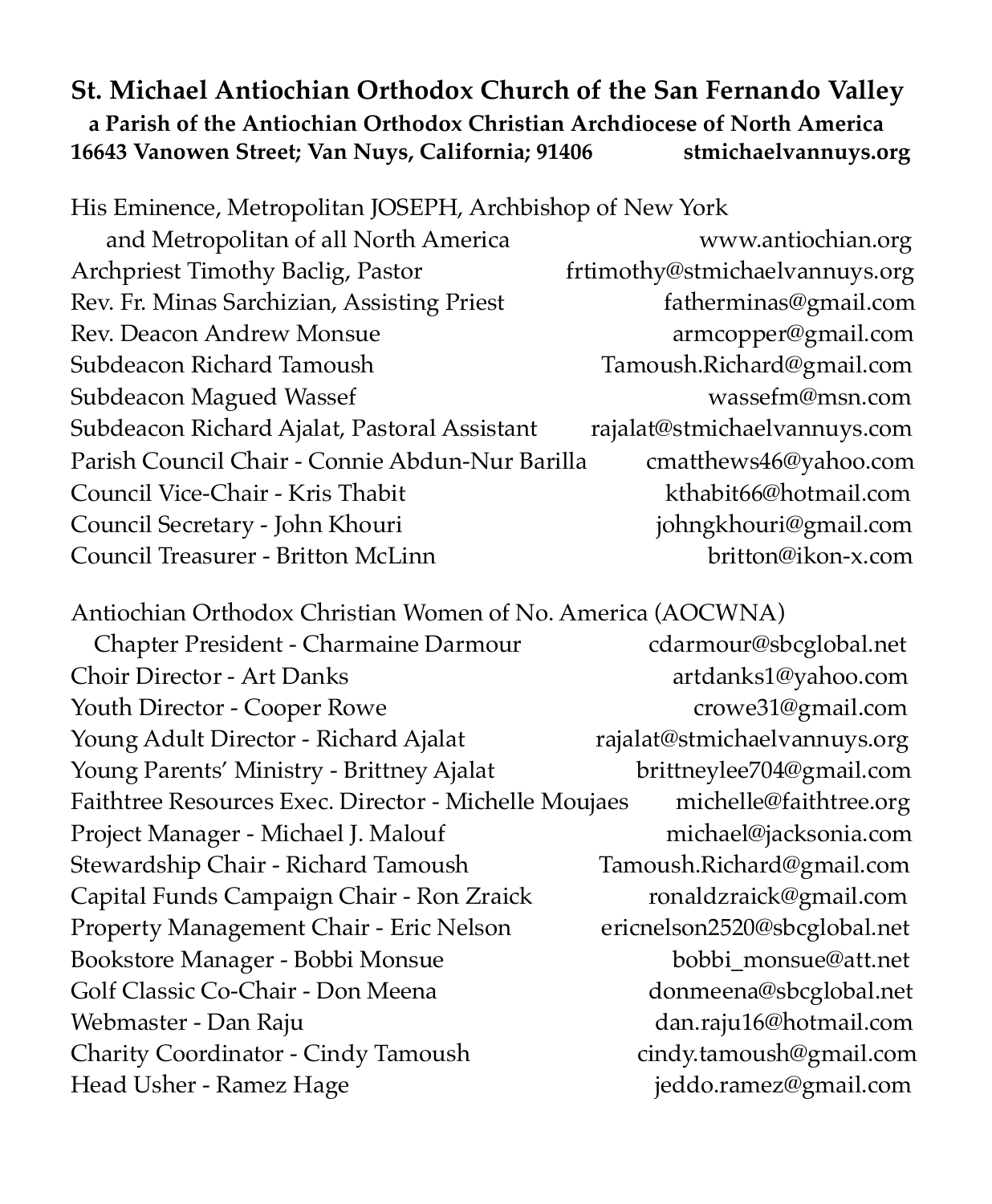## **The First Sunday after Pentecost; All Saints Sunday**

The Apostle Jude (Thaddeus), brother of the Lord; Venerable Zenon of Palestine; and Martyr Zosimas the Soldier at Antioch in Pisidia and of all the saints of all ages who are well-pleasing to God

### **Sunday, June 19, 2022 Tone 8; Eothinon 1**

### **Apolytikion for the Resurrection (Tone 8)**

From the heights Thou didst descend, O compassionate One, and Thou didst submit to the three-day burial, that Thou might deliver us from passion; Thou art our life and our Resurrection, O Lord, glory to Thee.

### **Apolytikion of All Saints (Tone 4)**

Thy Church, O Christ God, hath regaled herself in the blood of Thy Martyrs throughout the entire world, as in porphyry and purple. Through them she lifteth her voice crying: Turn with Thy compassion toward Thy people, and grant peace to Thy city, and to our souls the Great Mercy.

### **Apolytikion for our Patron, Michael the Archangel (Tone 2)**

O ye foremost of the heavenly hosts, we beseech thee, though we are unworthy, pray that we may be encompassed with a shadow of thine unearthly glory; preserving us who kneel and cry endlessly: Deliver us from oppression since ye are the prince of the highest powers.

### **Kontakion for All Saints (Tone 8)**

As first-fruits of our nature to the Planter of created things, the world presenteth the God-bearing martyred Saints in offering unto Thee, O Lord. Through their earnest entreaties, keep Thy Church in deep peace and divine tranquility, through the pure Theotokos, O Thou Who art greatly merciful.

## **Daily Readings**

THE EPISTLE (for All Saints)

*God is wonderful among His saints. Bless God in the congregations.* 

### **The Reading from the Epistle of St. Paul to the Hebrews (11:33 – 12:2)**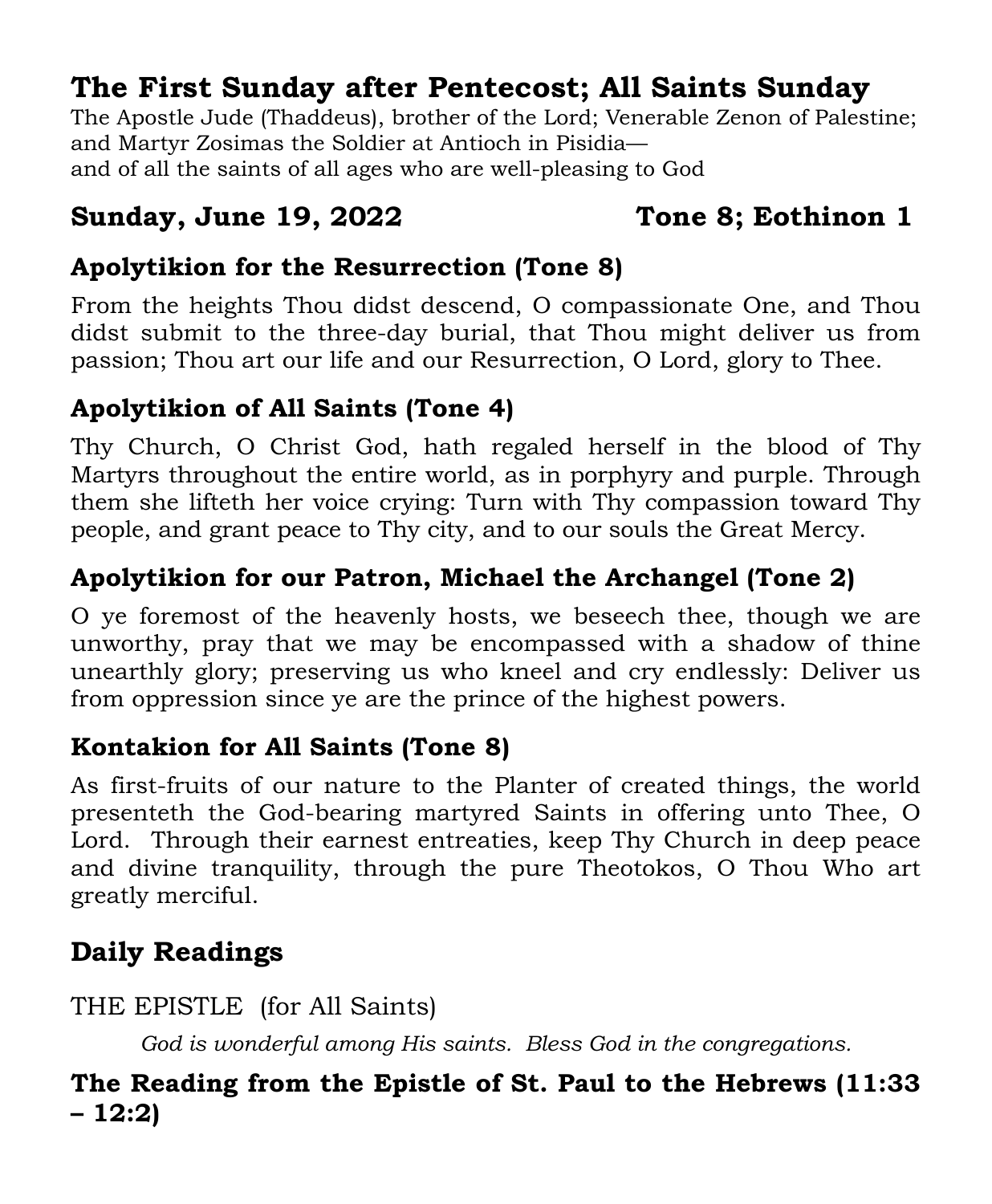Brethren, all the saints through faith conquered kingdoms, enforced justice, received promises, stopped the mouths of lions, quenched raging fire, escaped the edge of the sword, won strength out of weakness, became mighty in war, put foreign armies to flight. Women received their dead by resurrection. Some were tortured, refusing to accept release, so that they might rise again to a better life. Others suffered mocking and scourging, and even chains and imprisonment. They were stoned, they were sawn in two, they were tempted, they were killed with the sword; they went about in skins of sheep and goats, destitute, afflicted, ill-treated—of whom the world was not worthy wandering over deserts and mountains, and in dens and caves of the earth. And all these, though well attested by their faith, did not receive what was promised, since God had foreseen something better for us, that apart from us they should not be made perfect. Therefore, since we are surrounded by so great a cloud of witnesses, let us also lay aside every weight, and sin which clings so closely, and let us run with perseverance the race that is set before us, looking to Jesus the pioneer and perfection of our faith.

### THE GOSPEL (The Sunday of All Saints)

### **The Reading of the Holy Gospel is according to St. Matthew (10:32-33, 37-38; 19:27-30)**

The Lord said to His disciples, "Everyone who acknowledges Me before men, I also will acknowledge before my Father Who is in heaven; but whoever denies Me before men, I also will deny before My Father Who is in heaven. He who loves father or mother more than Me is not worthy of Me; and he who loves son or daughter more than Me is not worthy of Me; and he who does not take his cross and follow Me is not worthy of Me." Then Peter said in reply, "Lo, we have left everything and followed Thee. What then shall we have?" Jesus said to them, "Truly, I say to you, in the New World, when the Son of Man shall sit on His glorious throne, you who have followed Me will also sit on twelve thrones, judging the twelve tribes of Israel. And every one who has left houses or brothers or sisters or father or mother or wife or children or lands, for My Name's sake, will receive a hundred fold, and inherit eternal life. But many that are first will be last, and the last first."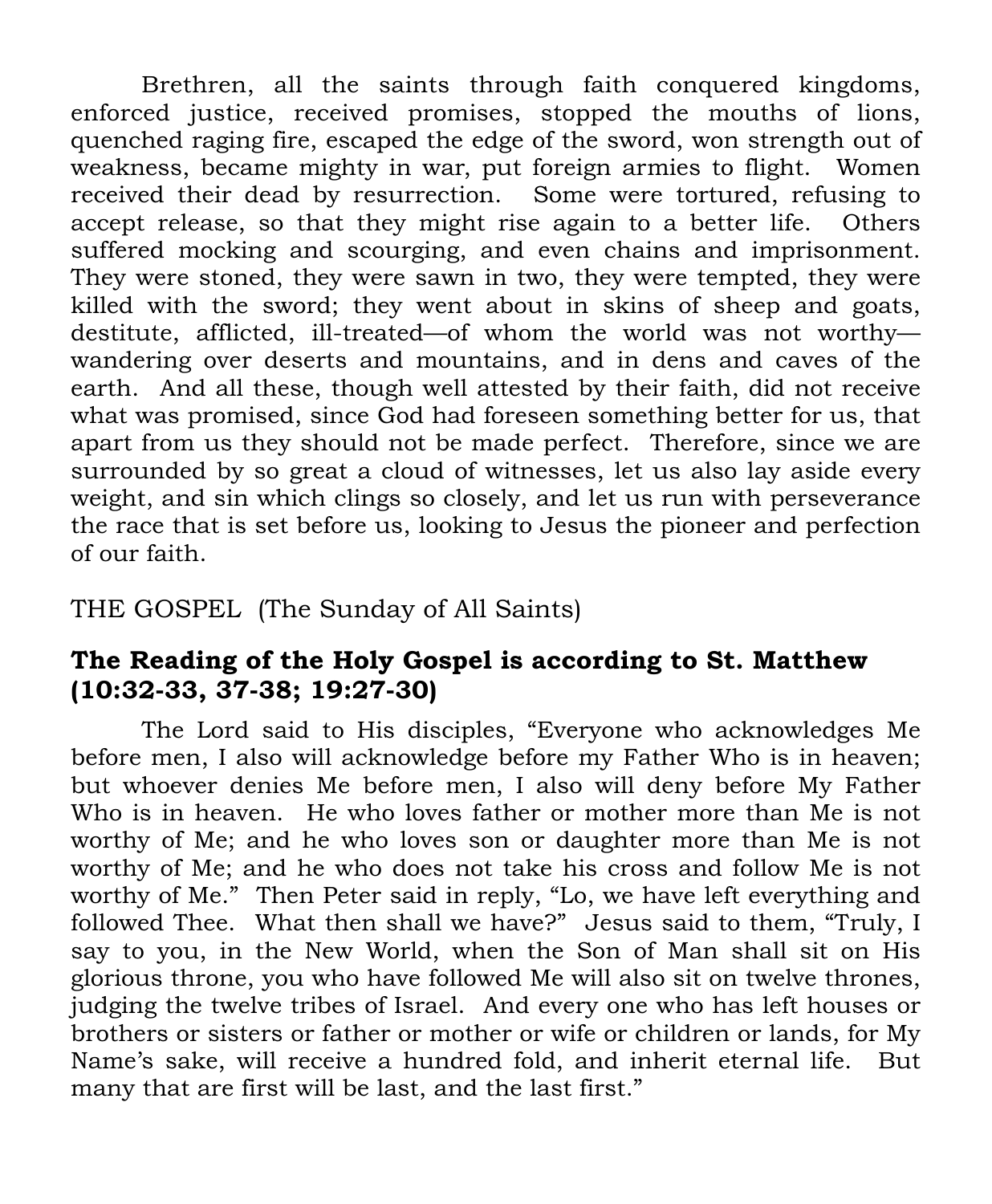### **A Note Regarding Holy Communion**

 Since we understand Communion to mean that we have all things in common, sharing an identical Faith, *only* those who are members of the Orthodox Church and who have prepared themselves through prayer, fasting and recent Confession may participate in Holy Communion. (We invite all, however, to partake of the blessed bread which is distributed at the dismissal.) Please see the Pastor for inquiries on how to become a member.

## **OFFERINGS**

Holy Bread is being offered by Mimi & Nichola Hallak in memory of our beloved Father Bandaly Azzam; Nichola's beloved sister Laila Hallak; our beloved uncle, Yousef AbuGhazaleh. Memory eternal. Prayers are also offered for the continued health of the Azzam and Hallak families, with special Father's Day prayers for Nichola and Khalil Hallak, Orlando Pena, Adeeb & Nabeel Abughazaleh; also prayers for Elias and Michael Azzam, celebrating their birthdays. May God grant them many years!

Holy Bread is being offered by the Milkie family for the continued health and speedy recovery of Georgianna Rishwain, and in memory of Nassima Milkie and Baby Leila Milkie.

Holy Bread is also being offered by the Deeb family with prayers for the newborn child: Vivienne Louise Deeb, born on Sunday, June 12, 2022, to Amy & Edward Deeb, III. Mabrook!

On this Father's Day, we remember all of our fathers, grandfathers, Godfathers and Spiritual Fathers, asking God to grant them many years!

### **The Fast of the Holy Apostles (June 20-28, 2022)**

The **Apostles' Fast**, also called the **Fast of the Holy Apostles**, the **Fast of Peter and Paul**, or sometimes **St. Peter's Fast**, is observed by the Orthodox beginning on the second Monday after the Feast of Pentecost, up until the Feast of Ss. Peter & Paul (June 29<sup>th</sup>).

Having rejoiced for fifty days following Pascha (Easter), the Apostles began to prepare for their departure from Jerusalem to spread Christ's message. According to Holy Tradition, as part of their preparation, they began a fast with prayer to ask God to strengthen their resolve and to be with them in their missionary undertakings.

The scriptural foundation for the Fast is found in the four Gospels, when the Pharisees criticized the apostles for not fasting, Jesus said to them, "Can the children of the bridal chamber mourn, as long as the Bridegroom is with them? But the days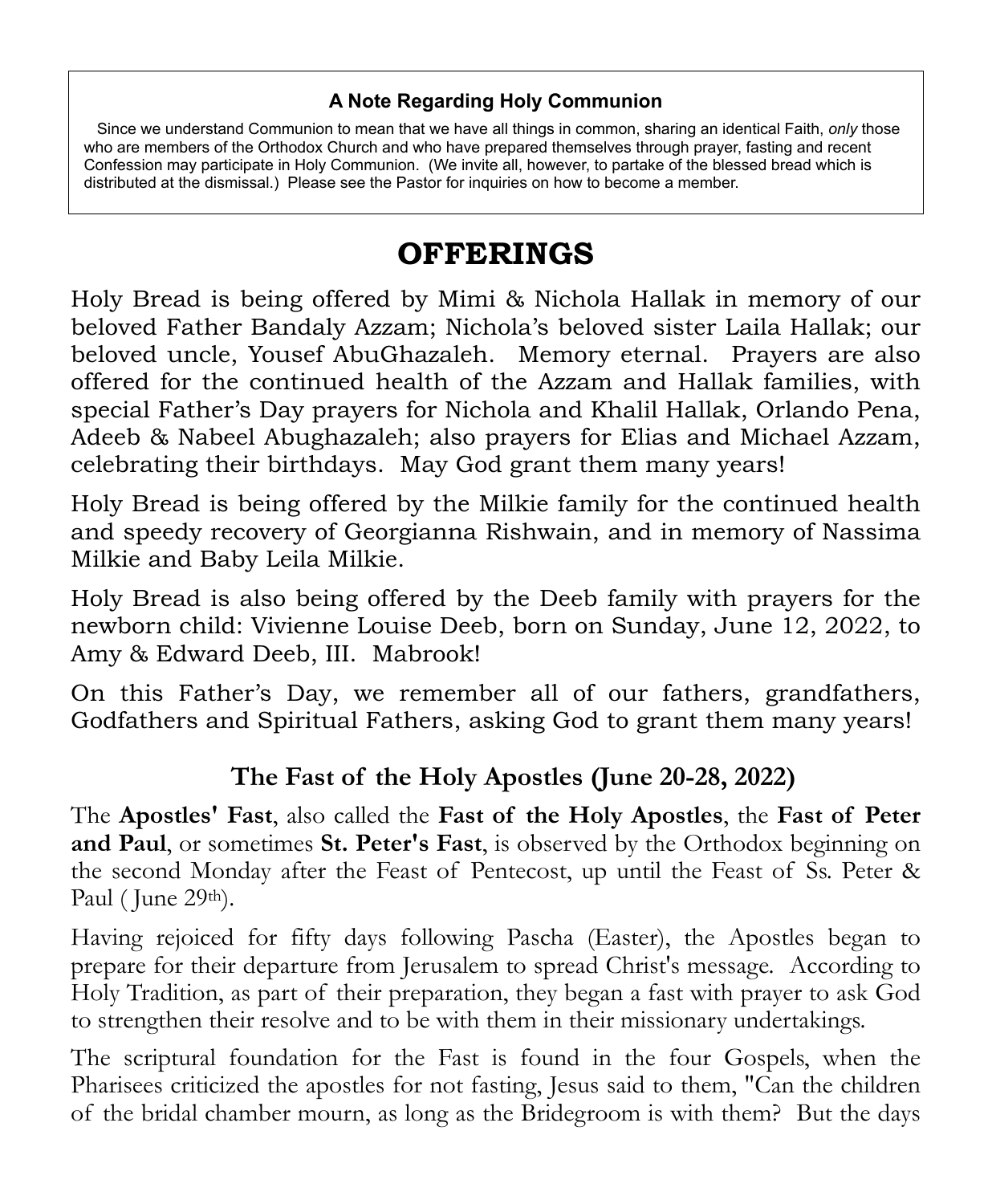will come, when the Bridegroom shall be taken from them, and then shall they fast." In the immediate sense, Christ was referring to his being taken to be crucified; but in the wider sense it is understood in terms of his Ascension into heaven, and his commission to preach the Gospel, which can only be accomplished with prayer and fasting.

The tradition of the Fast has existed at least since Pope Leo I (461 AD), as is evidenced by his homilies, though it has subsequently been forgotten in the West. The Fast is thought to have been instituted out of thanksgiving to God for the witness of the apostles of Christ. With this Fast, believers express their thanks for the apostles' endurance of persecution during their mission.

The Apostles' Fast is not as severe as Great Lent or the Dormition Fast, but entails fasting from red meat, poultry, meat products, eggs, dairy products, fish, oil, and wine. Fish, wine and oil are allowed on Saturdays and Sundays, and oil and wine are allowed on Tuesdays and Thursdays. These fasting rules are much the same as those observed during the Nativity Fast. Depending on the date of Pascha, the Apostles' Fast can begin as early as May 18 or as late as June 21. Thus, it may be as short as one day or as long as forty-two days in duration.

## **LITURGICAL CALENDAR**

### **The Fast of the Apostles**

*[The traditional fasting discipline is observed from the Monday after All Saints' Sunday through June 28th (the eve of Ss. Peter & Paul). Fish, wine and oil are permitted on Monday and Tuesday, however we abstain from animal meat and dairy products.]*

## **The Feast of Ss. Peter and Paul - June 30**

## **The Second Sunday after Pentecost**

Great Vespers at 5 p.m. on Saturday, June 25<sup>th</sup> Orthros - Sunday, June 26th, 8:45 a.m., Divine Liturgy, 10 a.m.

## **ANNOUNCEMENTS**

### **Weekly Bible Study - Tuesday, June 21 at 7 p.m.**

Our next Bible Study will be held on Tuesday evening, June 21st, at 7 p.m. We will be continuing our study of The Psalms, focusing upon verses used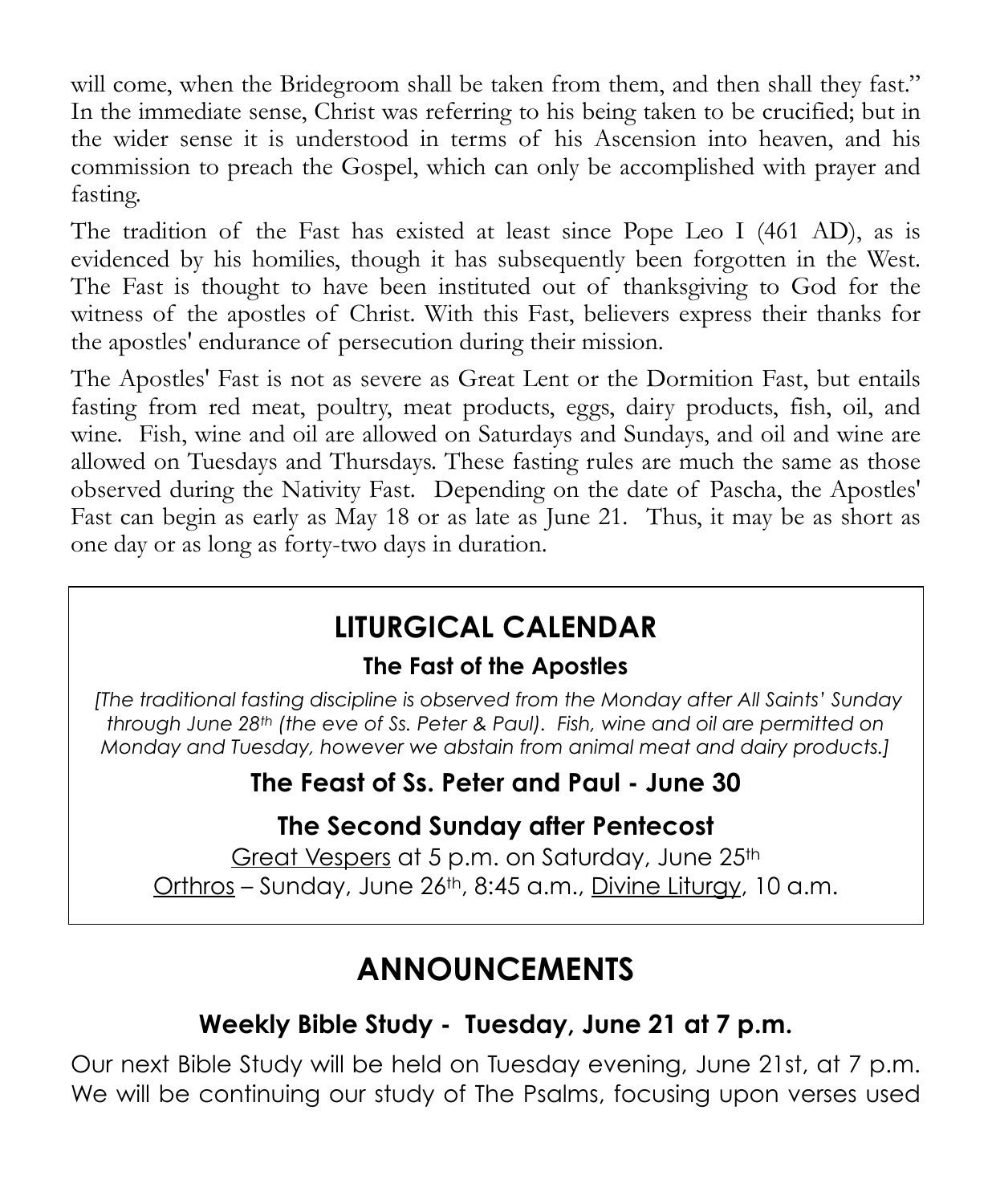in the Festal Liturgies. A link to the Zoom meeting will be sent out on Tuesday. Sessions are recorded for those unable to attend who may also request the link to the study. Plan to join us.

**Note to Coffee Hour hosts: coffee and paper goods will be provided each week. Holy Bread Offering List Coffee Hour Hosts Calendar** Jun 26 - open Jul 03 - open Jul 10 - open Jul 17 - open **Please contact Fr. Timothy (818/219-3761; pastor@stmichaelvannuys.org) to sign-up to offer Holy Bread.**

### **Upcoming Events**

**Ventura County Greek Festival** - June 24, 25 and 26, 2022 (Camarillo Airport) of St. Demetrios Greek Orthodox Church

**Diocesan Parish Life Conference** hosted by The Church of the Redeemer (Santa Clara Marriott) — June 29 - July 3, 2022 Conference [Registration link: https://www.antiochianevents.org/events/](https://www.antiochianevents.org/events/diocese-of-los-angeles-and-the-west-1/registration) [diocese-of-los-angeles-and-the-west-1/registration](https://www.antiochianevents.org/events/diocese-of-los-angeles-and-the-west-1/registration) Conference Schedule:https: /[/www.antiochianevents.com/la\\_schedule](http://www.antiochianevents.com/la_schedule) Make it easier: download the PLC app for iOS or Android

> **Archdiocesan Clergy Institute** — July 18-22, 2022 (Antiochian Village; Bolivar, Pennsylvania)

**Retirement Luncheon for the Archpriest Michael Laffoon**  Sunday, July 31, 2022; 2:30 p.m., \$55/person at St. Paul Greek Orthodox Church, Irvine, California

> **Southern California Deanery Teen Event** all day, Saturday, August 20, 2022

### **St. Athanasius Academy Homeschooling Resources**

For more information go to: <https://www.saaot.edu/classofferings>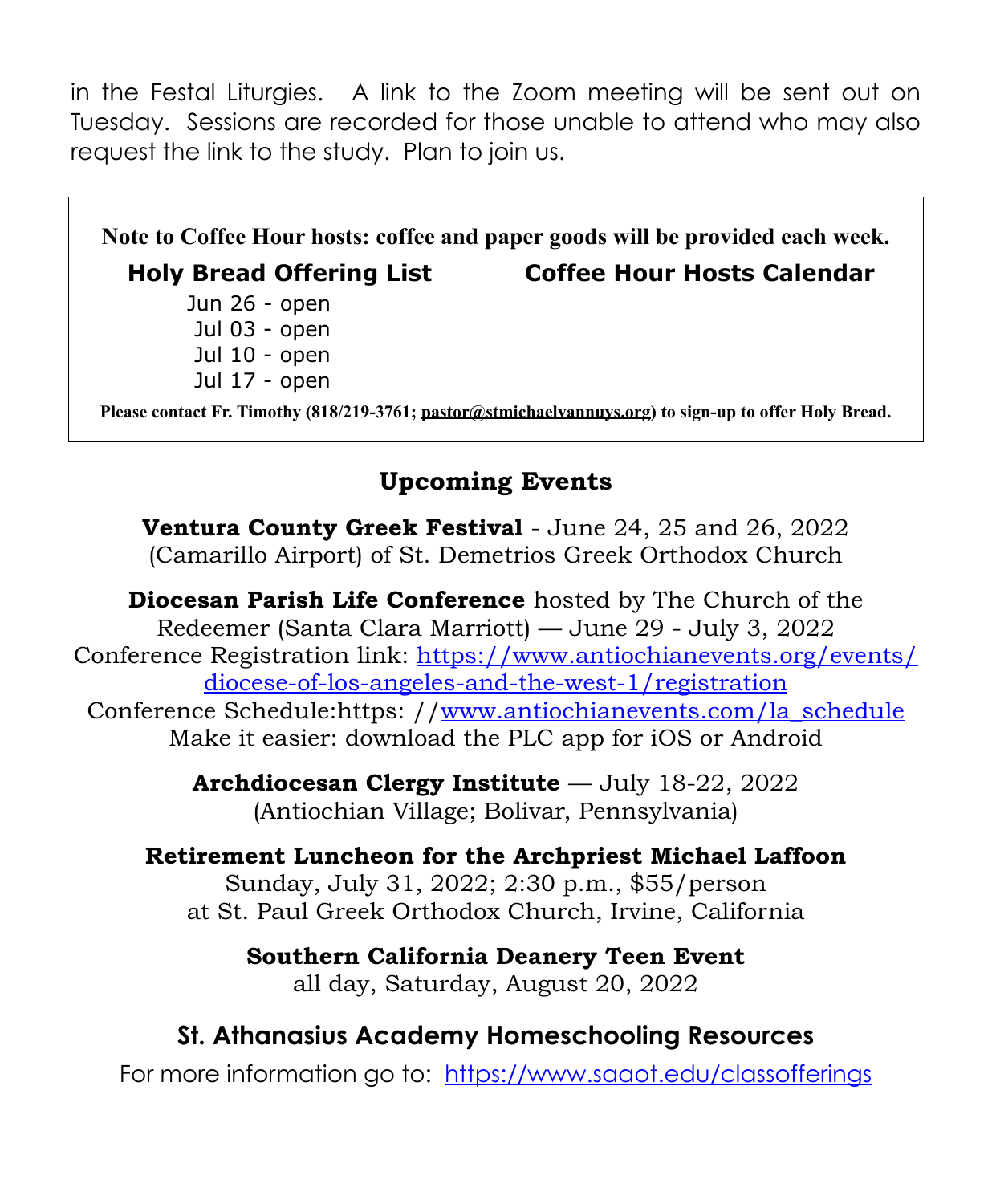

# JUNE 25 & 26 2022

ave the

# **Consecration Weekend**

St. Anthony The Great Orthodox Church San Diego, California

Saturday, June 25 - 5pm Hierarchical Vespers with His Eminence Metropolitan JOSEPH Champagne Reception to Welcome His Eminence- Church Garden

Sunday, June 26 8:00am Orthros, Consecration, Hierarchical Divine Liturgy Luncheon Banquet with His Eminence For More Details, visit www.st-anthony.org

### **Forest Lawn (Glendale) Cemetery Plot For Sale**

For more information, speak with Father Timothy.

## **Our 2022 Pledge Form Provided with this Bulletin**

As a committed member of St. Michael Church, please complete a new 2022 form. An annual "Fair Share Contribution" is paid by St. Michael Church to the Archdiocese (\$50/adult; \$35/17 years of age or under). Everyone's financial situation is subject to changes from year to year. In the same way, our parish depends upon the financial pledge commitments of its members in order to meet its monthly expenses. Hardcopies will be mailed to you by request.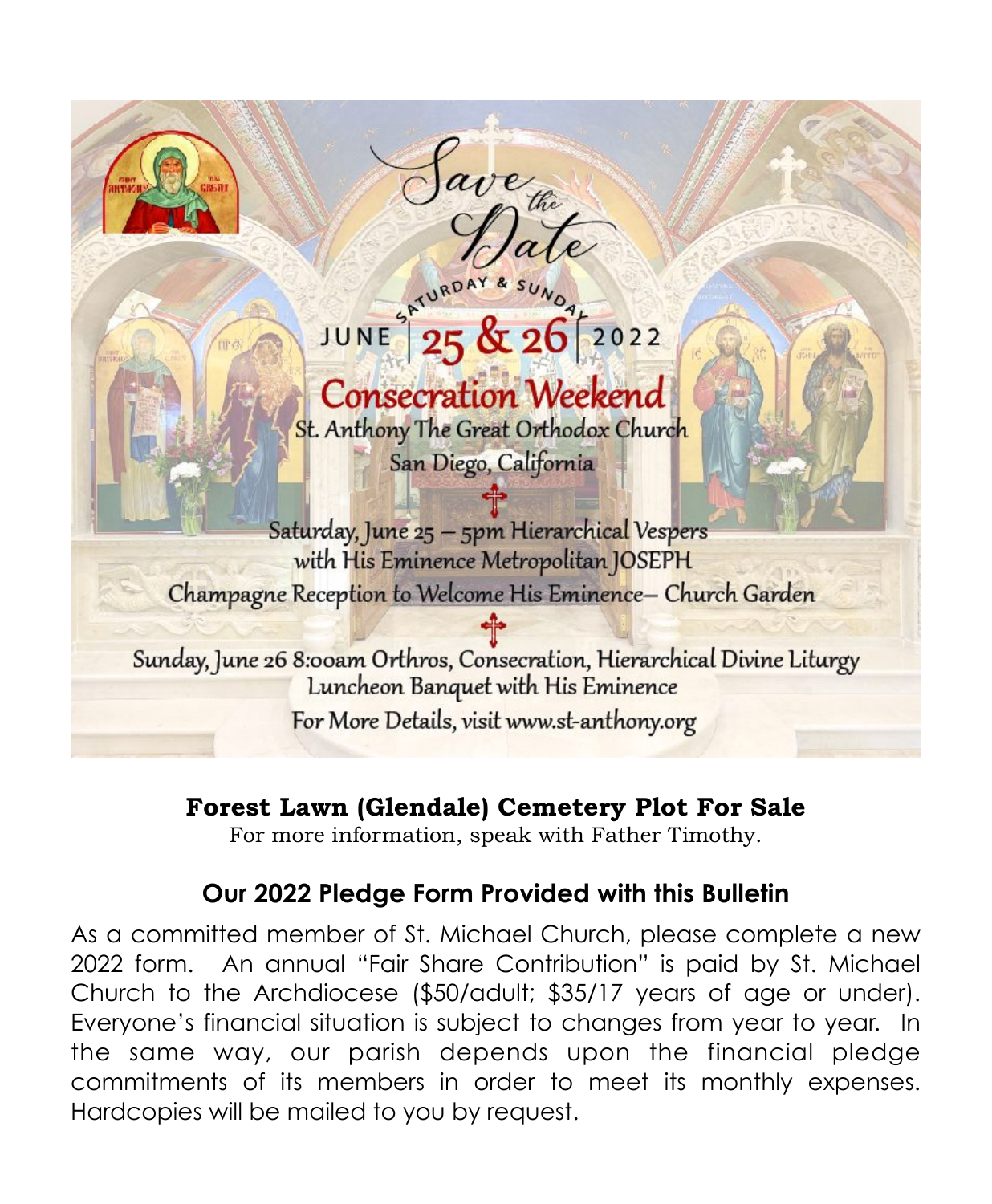### **St. Michael Antiochian Orthodox Church 16643 Vanowen Street, Van Nuys, CA 91406 Phone: 818-994-2313 Website: www.stmichaelvannuys.org**

### **2022 CHRISTIAN STEWARDSHIP COMMITMENT FORM 1. All enrolled members must first fulfill a fair share contribution that is paid 100% by St. Michael Church to the Archdiocese annually (this does not include your family pledge obligation BELOW).** Total number of baptized Orthodox persons (age 18 & above) in your household \_\_\_\_\_\_\_\_\_\_\_\_\_\_\_\_\_\_\_\_\_\_\_\_\_\_\_\_\_\_\_\_\_ Total number of baptized Orthodox persons (age 17 & under) in your household\_\_\_\_\_\$35 each\_\_\_\_\_\_ **(Please print all names with information in the section below) 2. In gratitude of God's blessings, I / we pledge to contribute St. Michael Church expenses.** A total annual amount of: \_\_\_ (**see Treasure self-assessment chart)**  \$ weekly \$ monthly \$ quarterly \$ semi-annually \$ annually Name \_\_\_\_\_\_\_\_\_\_\_\_\_\_\_\_\_\_\_\_\_\_\_\_\_\_\_\_\_\_\_\_\_\_\_ Spouse Name \_\_\_\_\_\_\_\_\_\_\_\_\_\_\_\_\_\_\_\_\_\_\_\_\_\_\_\_\_\_\_ Phone number \_\_\_\_\_\_\_\_\_\_\_\_\_\_\_\_\_\_\_\_\_\_\_\_\_\_\_ E-mail Address \_\_\_\_\_\_\_\_\_\_\_\_\_\_\_\_\_\_\_\_\_\_\_\_\_\_\_\_\_\_ Address \_\_\_\_\_\_\_\_\_\_\_\_\_\_\_\_\_\_\_\_\_\_\_\_\_\_\_\_\_\_\_\_ City\_\_\_\_\_\_\_\_\_\_\_\_\_\_\_\_ State\_\_\_\_\_\_ Zip\_\_\_\_\_\_\_\_\_ **3. How do you wish to pay? We accept personal checks or credit card payments. (See below) a. You may write a check to "St. Michael Church" and mail it to the Church Office. (see address above) b. You may process an "automatic bill pay" with your bank that will mail a recurring monthly hardcopy earmarked check to St. Michael Church. c. You may pay by credit card using our website donation page (a 3% processing fee will apply) at: https://www.stmichaelvannuys.org/donate/ and we will be immediately notified. d. You may arrange for a recurring monthly automatic withdrawal from your bank account using our church bank routing number and bank account. Note: Each donation to St. Michael Church should be earmarked, i.e., "Building Fund," "Pledge," etc. Print names of baptized Orthodox persons in your household. \_\_\_\_\_\_\_\_\_\_\_\_\_\_\_\_\_\_\_\_\_\_\_\_\_\_\_\_\_\_\_\_\_\_\_\_\_\_\_\_\_\_\_\_\_\_\_\_\_\_\_\_\_\_\_\_\_\_\_\_\_\_\_\_\_ \_\_\_\_\_\_\_\_\_\_\_\_\_\_\_\_ Name Age**

| Name        | Age |
|-------------|-----|
| <b>Name</b> | Age |
| <b>Name</b> | Age |
| <b>Name</b> | Age |
| <b>Name</b> | Age |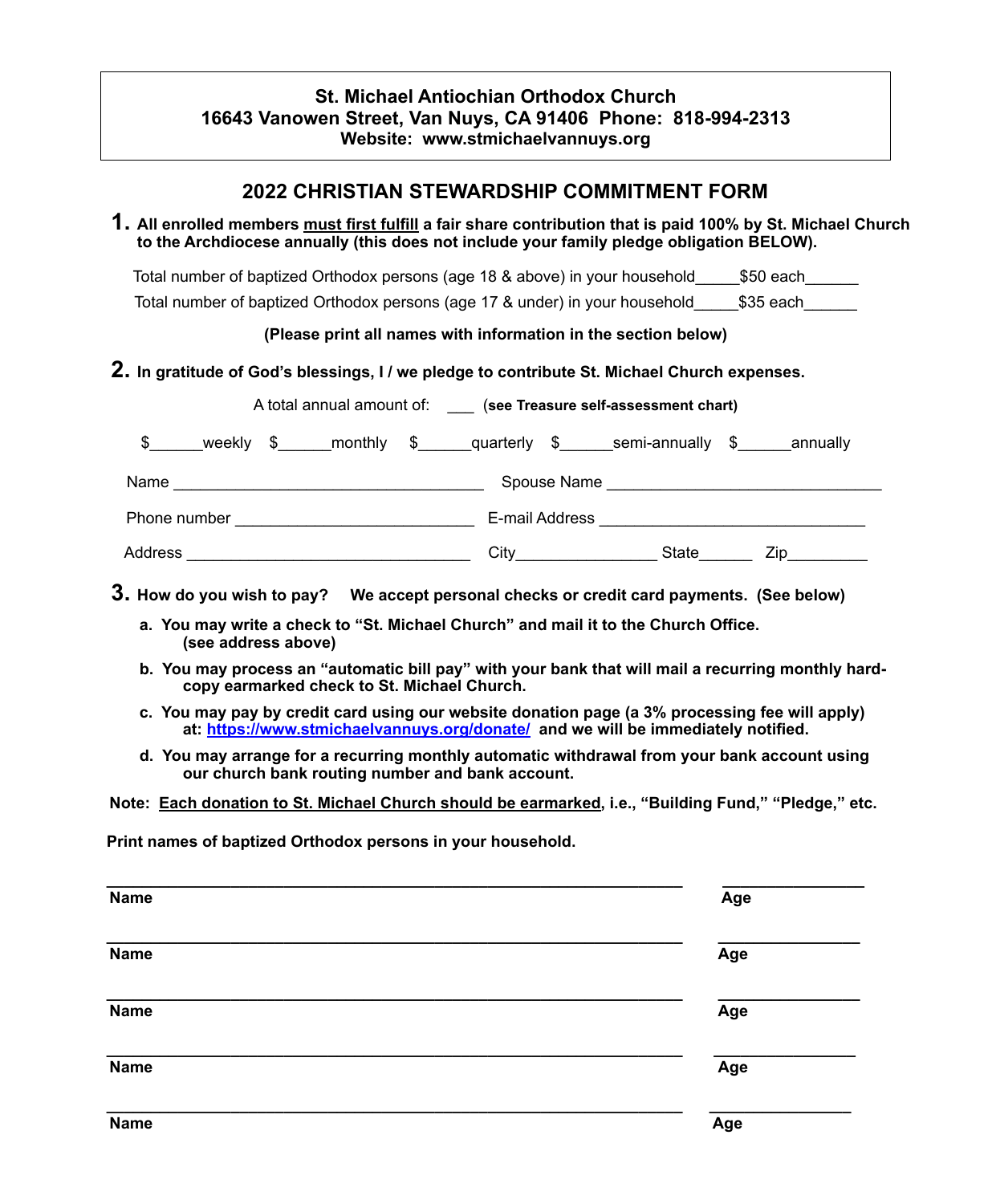### **Raies-Murr Educational Trust Scholarship**

Only members, in good standing of St. Michael Antiochian Orthodox Church (Van Nuys) or St. Nicholas Antiochian Orthodox Cathedral (Los Angeles) and who have been accepted to or are currently enrolled in a **publicly supported** (not private) institution of higher learning, including eligible **publicly supported** vocational, technical and trade schools, are eligible to apply for a Raies-Murr Scholarship. Applications can be obtained by e-mailing Mallory Murr at: <RaiesMurrScholarship @gmail.com>. The applications must be returned by July 25, 2022.

### **Father's Day - June 19, 2022**

Mrs. John B. Dodd, of the State of Washington, first proposed the idea of "Father's Day" in 1909. Mrs. Dodd wanted a special day to honor her father, William Smart. William Smart, a Civil War veteran, was widowed when his wife (Mrs. Dodd's mother) died in childbirth with her sixth child. Mr. Smart was left to raise the newborn and his other five children by himself on a rural farm in eastern Washington State. It was after Mrs. Dodd became an adult that she realized the strength and selflessness her father had shown in raising his children as a single parent.

 The first Father's Day was observed on June 19, 1910 in Spokane, Washington. At about the same time in various towns and cities across America other people were beginning to celebrate "Father's Day." In 1924 President Calvin Coolidge supported the idea of a national Father's Day. Finally in 1966, President Lyndon Johnson signed a Presidential Proclamation declaring the third Sunday of June as Father's Day.

### **Reminder**

No one attending a theater event is late to be seated and are on-time before the doors are closed. In fact, devout fans of a sports event plan an early arrival for "tailgate parties" if not, to get a good parking space before the start of a game. Why are many of us poor in our discipline at arriving at church on time? If we are coming to be recipients of the Body and Blood of Christ in the Sacrament of Holy Communion, we should do our very best to be present at the bare minimum to hear the lesson of the Epistle and Holy Gospel if not before.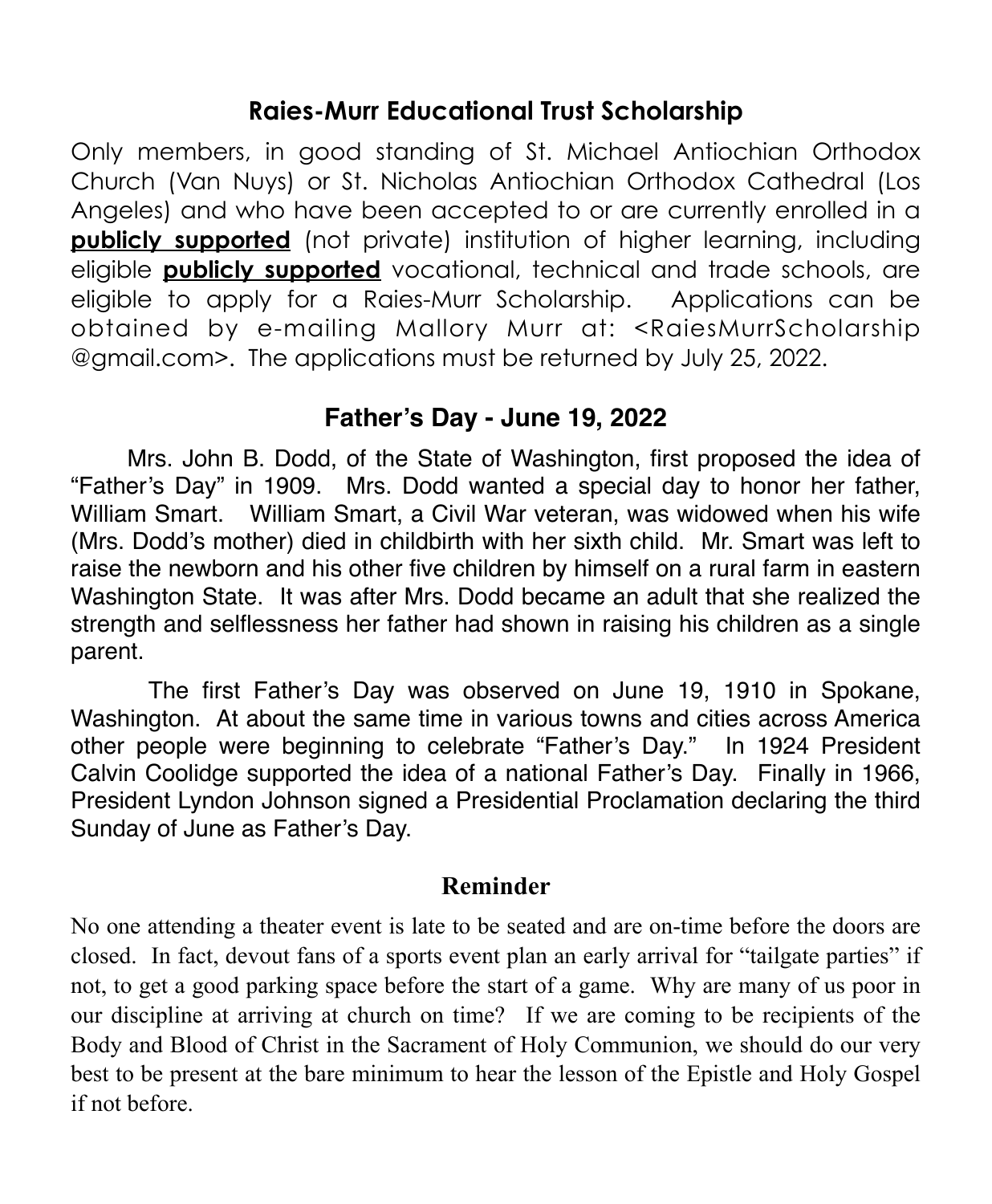**Pastor's Sermon The Sunday of All Saints** By V. Rev. Timothy Baclig June 19, 2022

Today, the Sunday following the Feast of Pentecost is the Sunday that we commemorate all saints who have lived since the beginning of time. In the western Church "All Saints' Day" is the first of November (the eve of which is called "All Hallows Eve"). For we Orthodox, the Sunday commemorating all saints is the Sunday following the Feast of Pentecost. This is because of its connection to the Feast of Pentecost. It was in Antioch that the Sunday of All Saints began as a commemoration of martyrs in the 4th c.

The word **martyr** implies: "one who is a witness." The Greek and Aramaic word for martyr is the same word for "witness." It is God the Holy Spirit who indwells us, empowering us to be Christ's witnesses with a spiritual power. Not every saint is a martyr. However, being a witness, or to testify that Christ is the Lord of one's life, is the call of every Christian.

From the readings from the Old Testament prophesy of Isaiah heard last night at Great Vespers (43:9ff) we heard: "*...You are my witnesses" says the Lord, "and My servant[s] whom I have chosen, that you may know and believe Me and understand that I am He. Before Me no god was formed, nor shall there be any after Me. I am the Lord, and besides Me there is no savior. I [have revealed] and saved and proclaimed, [I and not some] strange god among you; and you are My witnesses," says the Lord…*

It is the gift of the Holy Spirit, or Christ's Spirit that enables one to be a Christian witness. In each and every generation beginning with the days of the holy Apostles, there have been countless numbers of witnesses; men and women whose lives have been a living testimony to the life and teaching of Jesus Christ. St. Paul speaks to this by describing the host of witnesses in heaven with the image of them cheering us on as in a grandstand: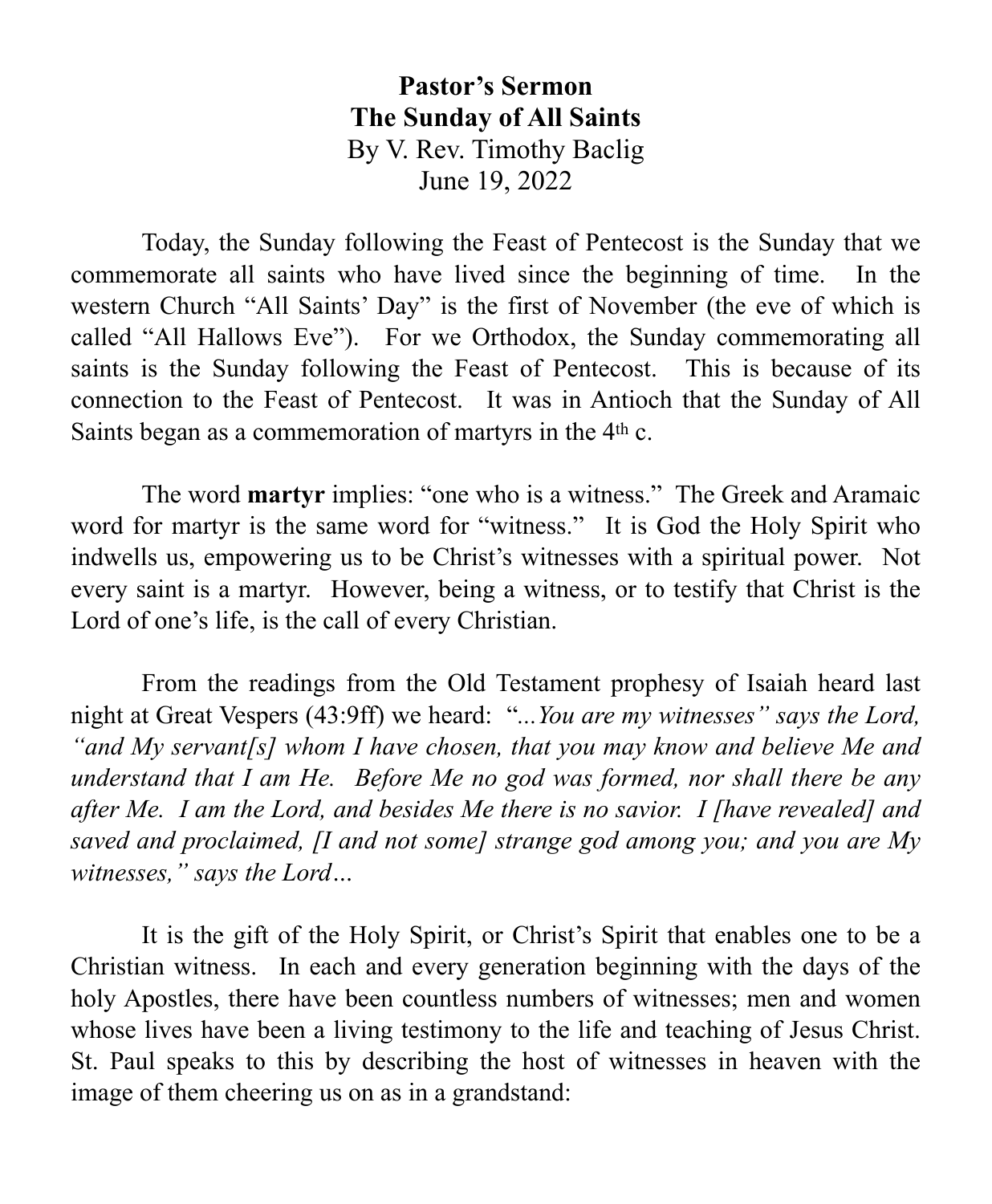*Therefore, since we are surrounded by such a great cloud of witnesses, let us throw off everything that hinders and the sin tat so easily entangles, and let us run with perseverance the race marked out for us. Let us fix our eyes on Jesus, the author and perfecter of our faith, who for the joy set before Him endured the Cross, scorning its shame, and sat down at the right hand of the throne of God. (Hebrews 12:1-2)*

There were many saints, before the time of Christ who were martyrs: men and women under the old covenant, who, because of their faith, paid the ultimate price. They were heroes of the faith. Some of them are described in today's epistle reading.

Second the word "saint" in Greek is the word "the holy" (*agios*), meaning: "one who is called apart from" or "called to be distinct from." Saints are among the living and the dead. Every Christian is called to be in the communion of saints. Calling anyone a "saint" already implies that someone is special and unique. However, it is important to remember that what characteristically made someone a saint was his or her ability to confess his sins and to be humble in the eyes of all men.

Christians are personally called to become separate; not independent, not in isolation, not even to be exclusive. Every Christian is called to be holy (*Agios*); called, chosen, and sanctified. Simply stated, saints are part of a community who are active in knowing and loving God. They are blessed as often as they commit themselves each day to love the Lord our God with all their heart, soul and mind, and their neighbor as themselves. Also bearing in mind that "no one can say that he loves God and not love his neighbor." Second, Christians are called to reach out to others; to be prepared to tell their story. The Holy Apostle Peter reminds us: *Always be prepared to give an answer to everyone who asks you to give the reason for the hope that you have* (I Peter 3:15).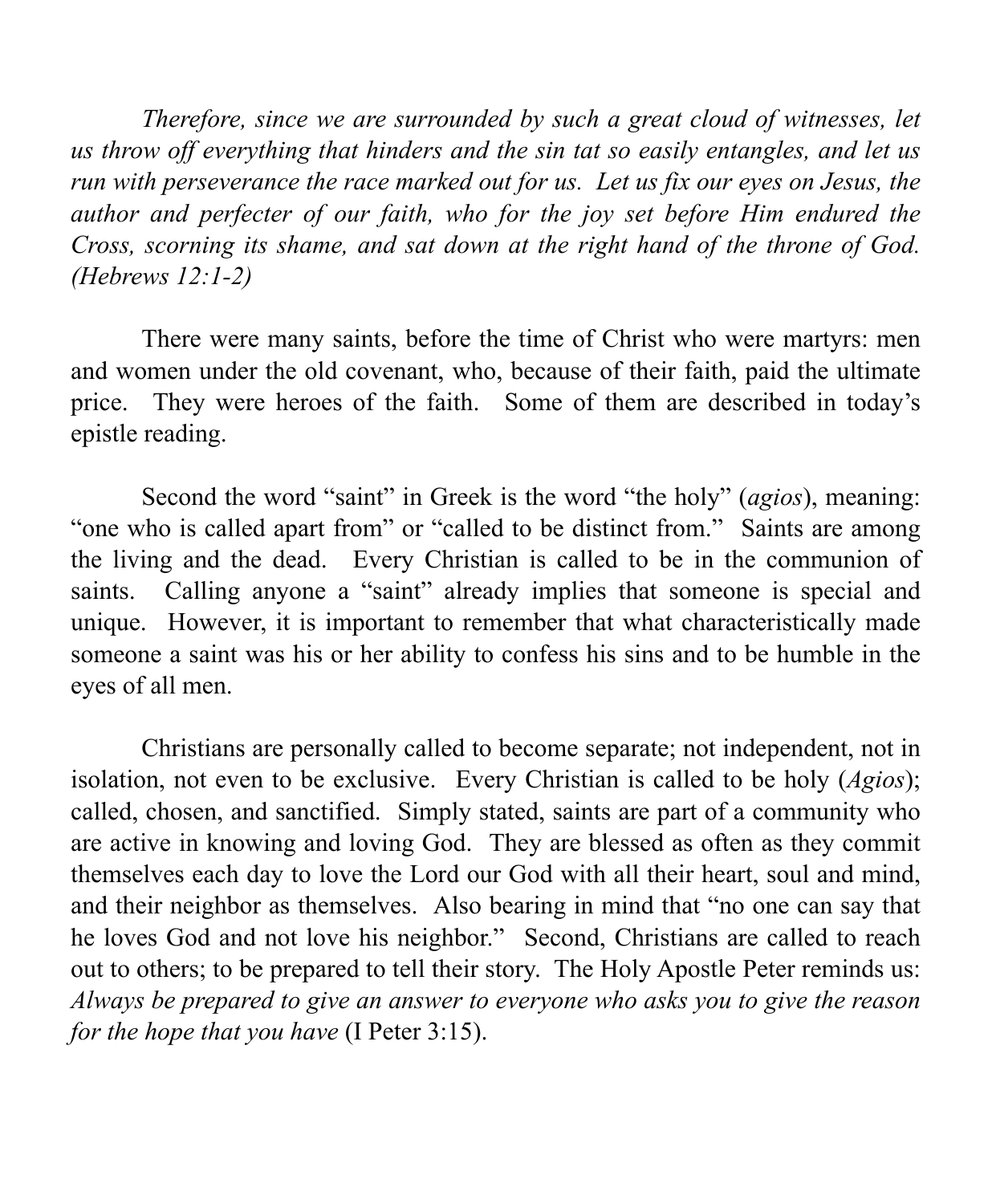We live in a time when religion is considered by some as an evil in the world. It is considered divisive, controlling; by some, "male oriented." We Christians have to be aware of the world that we live in and what are the pervasive views and attitudes of our time. There are many who have become very outspoken, some of whom are atheists, advocating that the notion that "God is not great." It is part of the spirit of our age called, "secular humanism;" an age that disregards any notion, relevance, or belief in God. And so, to be a Christian today, and more importantly, to raise our children as Christians requires a real depth in understanding correctly; having a true image of God and to be surrounded by people of faith and discipline.

If you and I today think that we do not face the same kind of choices that the ancient heroes of our faith faced, we are deluding ourselves. While it may be true that you and I may not being called to become martyrs in the same manner that the ancients did, we live in a time where there is a great deal of confusion about what is the truth. There are *anti-Christ's*. Now while there are in fact some who are very blatant in their anti-Christian views, you need to be aware that the word "anti-Christ" does not mean "one who is in opposition to Christ," but what or who is worshipped "in place of" Christ. In other words, you and I, your children and my children, are today being faced with daily personal choices that determine who is our God. You see, each of our personal choices, as insignificant as they might seem to us, accumulatively reveal the God we worship. The Fathers of our Church constantly warn us about being deceived. We are constantly reminded to be on our guard, to watch, and to be vigilant.

A good Christian witness is never someone without discipline, without a framework or structure to our lives. And what are these disciplines: prayer, fasting, going to church to receive the sacraments, repentance, just to name a few. And if you and I consider that these things are mere rituals, that they are just a part of our family heritage and culture, or regard them as the ornaments of our faith, then you and I have yet to venture into the deep. By not doing this we will live our lives in shallow water without spiritual power.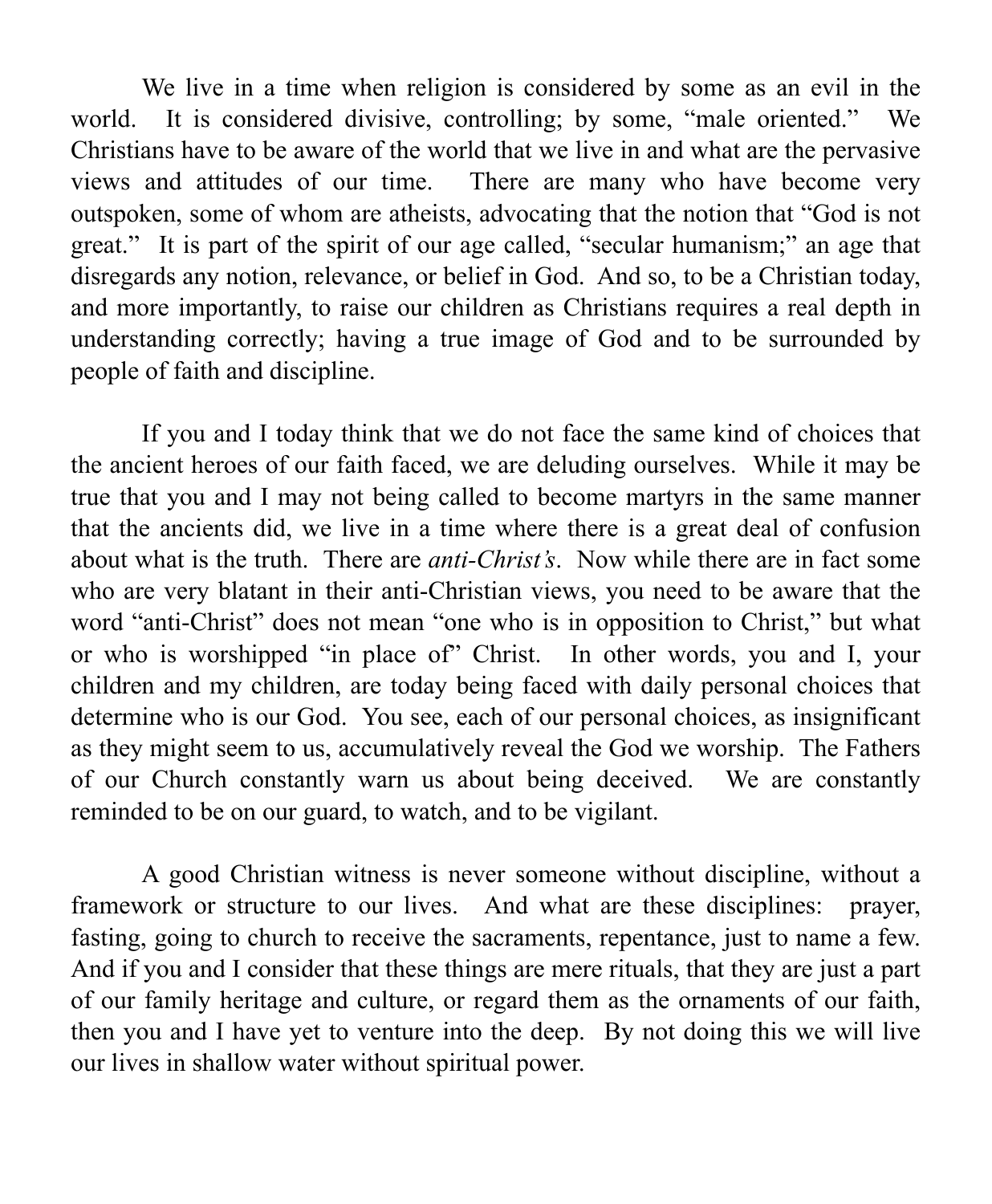There is a great deal about our American way of life that has dominated the national attitude towards religion. The value of our independent way of thinking causes us to formulate for ourselves the way that we are most comfortable in practicing our religion; a kind of "smorgasbord" or buffet religion, where we pick and choose what we like and just forget about being serious about we don't like.

For the baptized Christian who bears God's Spirit in their life it means that we will be challenged. We cannot be men and women, husbands and wives, mothers and fathers who are complacent. We cannot remain as children content in a wading pool. Today's Christian must be very courageous and devoted, fervent in prayer and faith. This kind of courage and devotion is not something that manifests itself without spiritual power. Moreover, spiritual power is not manifested as in the ways of physical or political might. It requires being grounded in the knowledge of the truth, being steadfast and unshakable in faith and love, discernment and prayer.

You and I, our children and grandchildren are the products of the daily choices we make. This includes: how many hours we spend at work, how many hours we spend with our families, the sources we choose to be informed by and influenced, where and how we choose to spend our resources, just to name a few.

While your and my personal calling may not be so explicitly "Apostolic" as The Twelve were so called, there is much to be done in fulfilling our call as parents and teachers: by informing, advising guiding, guarding and protecting; most importantly, to be true witnesses. It begins with acknowledging what are our personal responsibilities; taking them seriously; doing our best in all that we will ultimately be accountable to God.

### **Prayer**

"O Heavenly King, the Comforter, the Spirit of Truth, Treasury of blessings and the Giver of life: come and abide in us and cleanse us from all impurity and save our souls, O gracious Lord." Strengthen us in faith and love and empower us to do Thy will in all things.